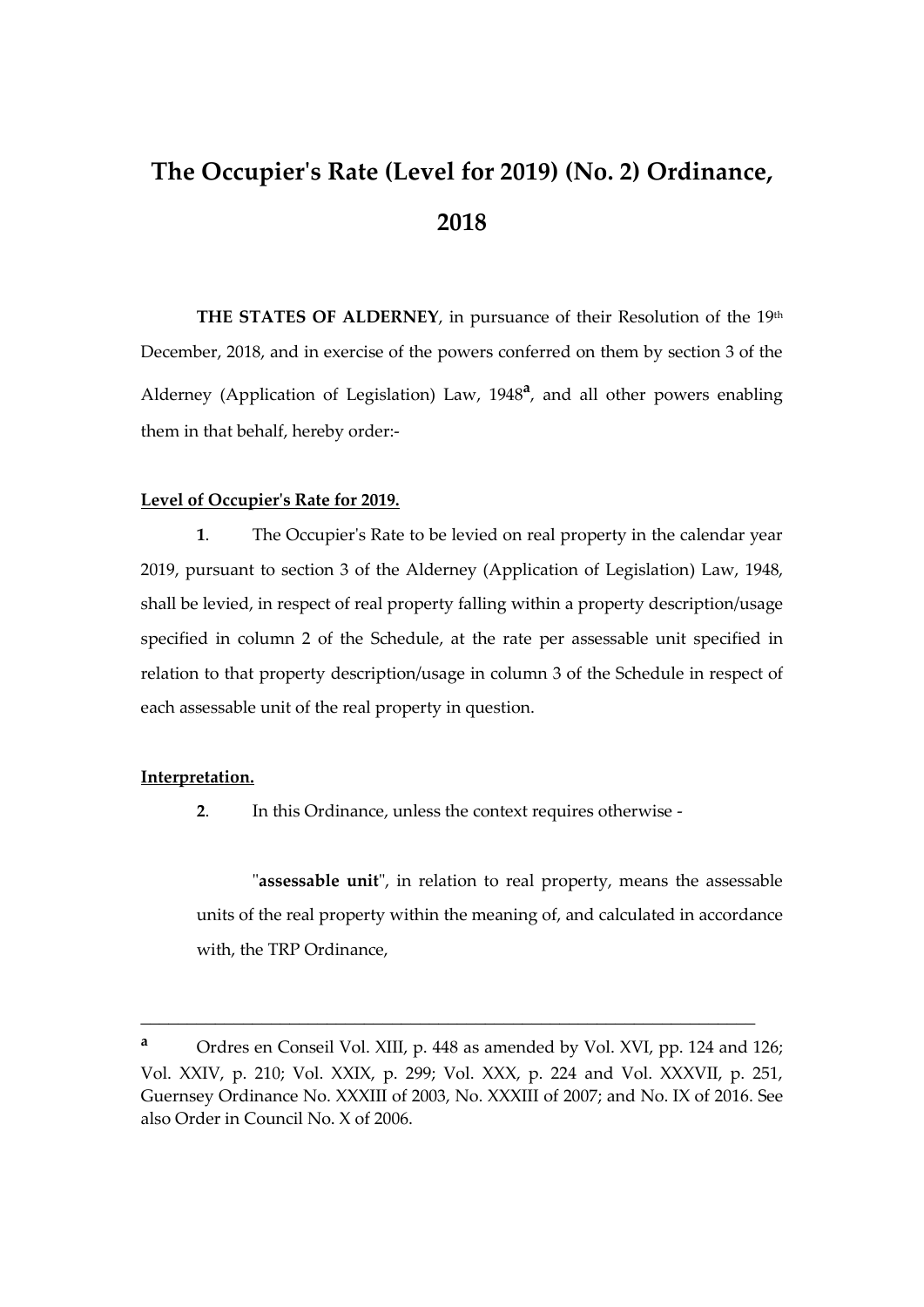"**property description/usage**" shall be construed in accordance with the TRP Ordinance,

"**property reference**", in column 1 of the Schedule, shall be construed in accordance with the TRP Ordinance, and

"**the TRP Ordinance**" means the Taxation of Real Property (Guernsey and Alderney) Ordinance, 2007**<sup>b</sup>** .

# **Repeal.**

**3.** The Occupier's Rate (Level for 2019) Ordinance, 2018<sup>c</sup> is repealed.

### **Citation.**

**4**. This Ordinance may be cited as the Occupier's Rate (Level for 2019) (No. 2) Ordinance, 2018.

#### **Commencement.**

**5.** This Ordinance shall come into force on the 1<sup>st</sup> January, 2019.

\_\_\_\_\_\_\_\_\_\_\_\_\_\_\_\_\_\_\_\_\_\_\_\_\_\_\_\_\_\_\_\_\_\_\_\_\_\_\_\_\_\_\_\_\_\_\_\_\_\_\_\_\_\_\_\_\_\_\_\_\_\_\_\_\_\_

**b** Guernsey Ordinance No. XXXIII of 2007; as amended by Order in Council No. XIII of 2010; and Guernsey Ordinance Nos. X and LVI of 2008; No. XLV of 2009; No. LIII of 2010; No. XLVIII of 2011; No. XIII of 2012; No. LI of 2012; No. XXVII of 2013; No. XLI of 2014; No. XLI of 2015; No. IX of 2016; No. XXXII of 2016; No. XXXII of 2017; No. XXXI of 2018; G.S.I. No. 54 of 2008; No. 109 of 2010; No. 40 of 2011 and No. 51 of 2013.

<sup>&</sup>lt;sup>c</sup> Approved by the States of Alderney on the 10<sup>th</sup> October, 2018.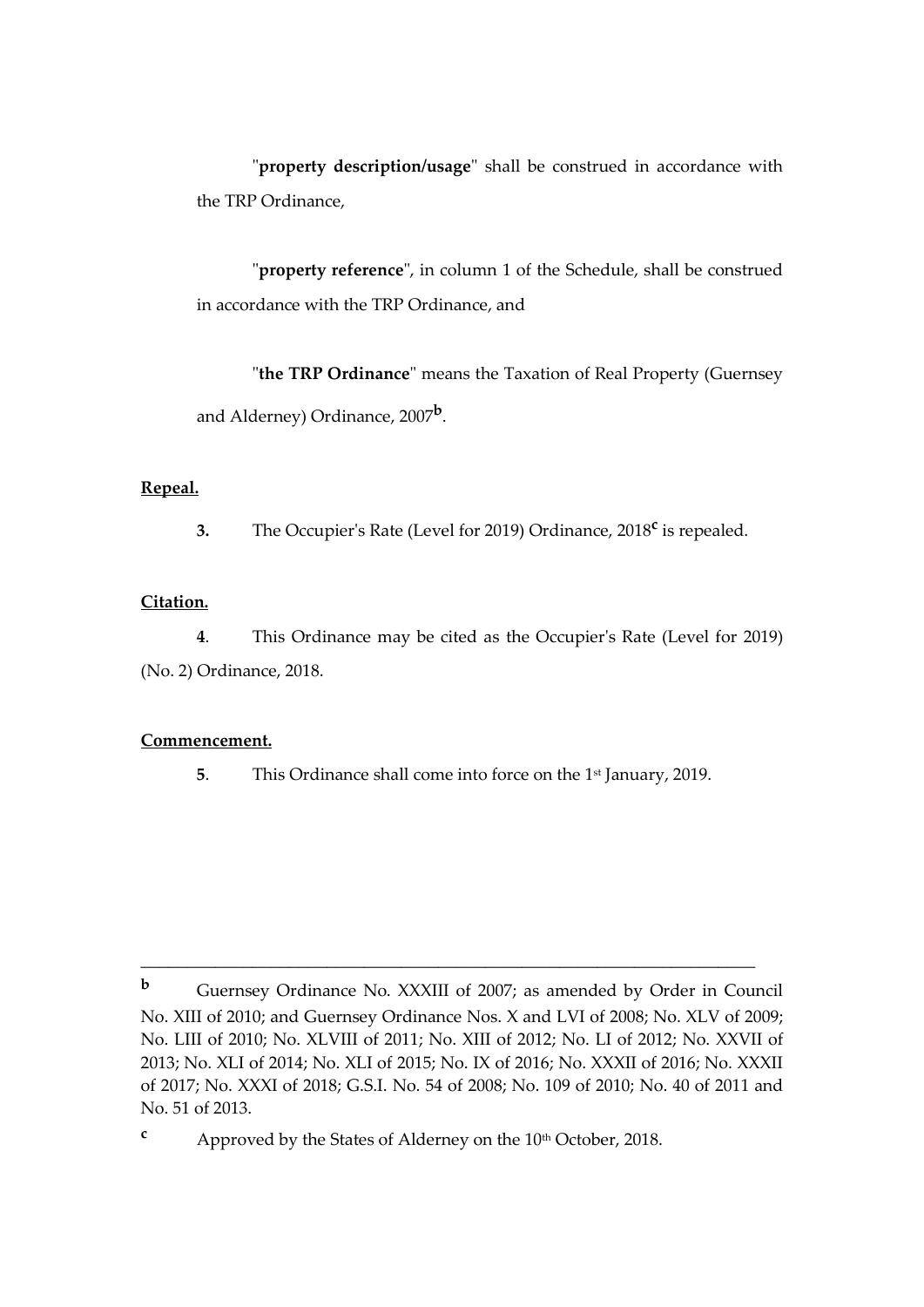# **SCHEDULE**

Sections 1 and 2(1)

# PROPERTY REFERENCES, PROPERTY DESCRIPTION/USAGES

# AND RATE PER ASSESSABLE UNIT

| $\mathbf{1}$     | $\overline{2}$                                    | 3                 |
|------------------|---------------------------------------------------|-------------------|
| <b>PROPERTY</b>  | <b>PROPERTY</b>                                   | <b>RATE PER</b>   |
| <b>REFERENCE</b> | DESCRIPTION/USAGE                                 | <b>ASSESSABLE</b> |
|                  |                                                   | <b>UNIT</b>       |
| <b>B1.1A</b>     | Domestic (whole unit) with a plan area of less    | £1.33             |
|                  | than 500 assessable units                         |                   |
| <b>B1.1.5A</b>   | Domestic (whole unit) with a plan area of 500     | £1.33             |
|                  | and over assessable units                         |                   |
| <b>B1.2A</b>     | Domestic (flat) with a plan area of less than 500 | £1.33             |
|                  | assessable units                                  |                   |
| B1.2.5A          | Domestic (flat) with a plan area of 500 and       | £1.33             |
|                  | over assessable units                             |                   |
| <b>B1.3A</b>     | Domestic (glasshouse)                             | £0.67             |
| <b>B1.4A</b>     | Domestic (outbuildings)                           | £0.67             |
| <b>B1.5A</b>     | Domestic (garaging and parking) (non-owner-       | £1.33             |
|                  | occupied)                                         |                   |
| <b>B3.1A</b>     | Domestic (whole unit) Social Housing              | £1.33             |
| <b>B3.2A</b>     | Domestic (flat) Social Housing                    | £1.33             |
| <b>B3.3A</b>     | Domestic (glasshouse) Social Housing              | £0.67             |
| <b>B3.4A</b>     | Domestic (outbuildings) Social Housing            | £0.67             |
| <b>B3.5A</b>     | Domestic (garaging and parking) (non-owner-       | £1.33             |
|                  | occupied) Social Housing                          |                   |
| <b>B4.1A</b>     | Hostelry and food outlets                         | £1.33             |
| <b>B4.2A</b>     | Self-catering accommodation                       | £1.33             |
| <b>B4.3A</b>     | Motor and marine trade                            | £1.33             |
| <b>B4.4A</b>     | Retail                                            | £1.33             |
| <b>B4.5A</b>     | Warehousing, storage facilities and hangars       | £1.33             |
| <b>B4.6A</b>     | Industrial and workshop                           | £1.33             |
| <b>B4.7A</b>     | Recreational and sporting premises                | £1.55             |
| <b>B4.8A</b>     | Garaging and parking (non-domestic)               | £1.33             |